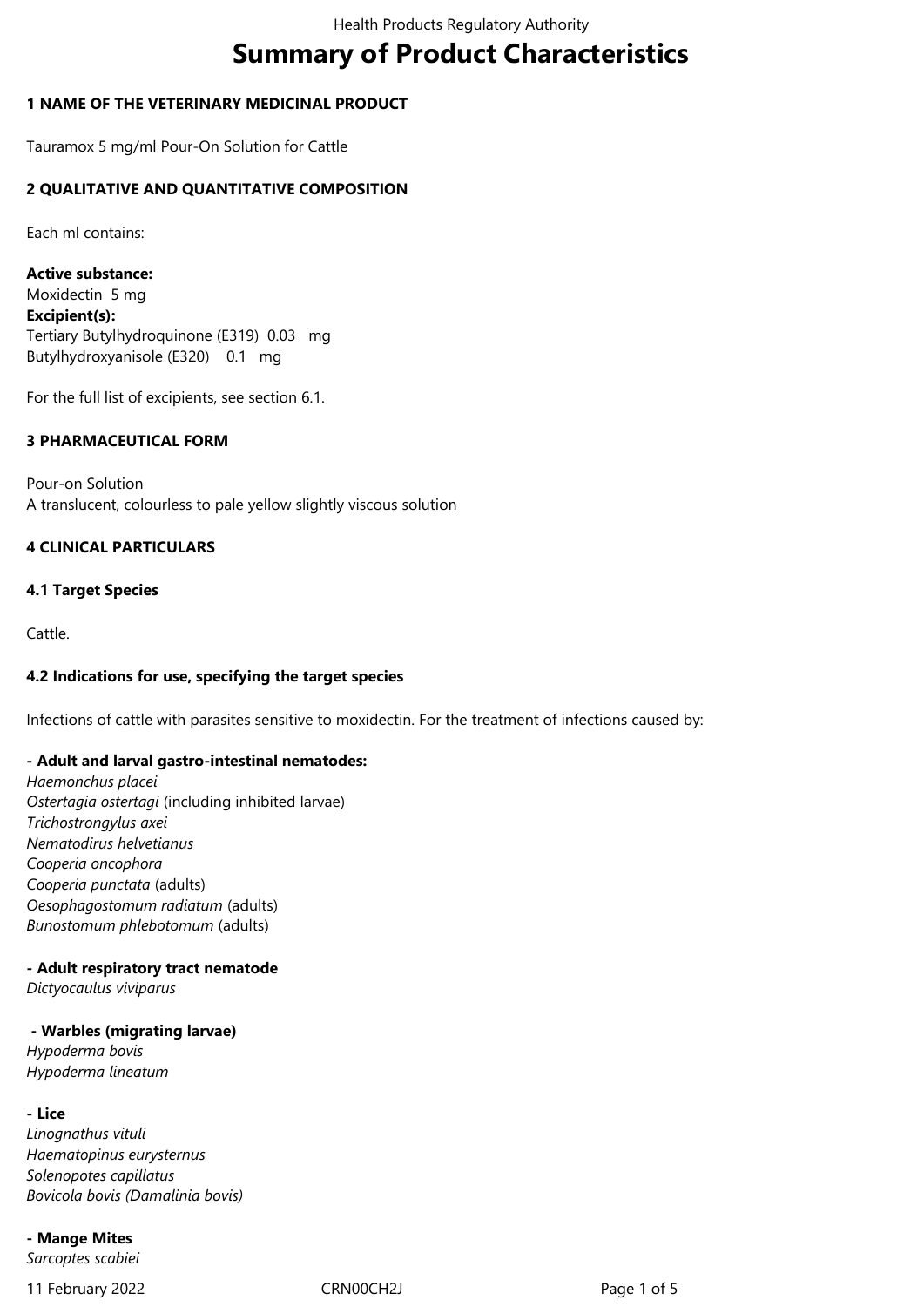*Psoroptes ovis Chorioptes bovis*

**- Horn Flies**

*Haematobia irritans*

## **The Product has a persistent effect in preventing against reinfection by:**

*Ostertagia ostertagi* for 5 weeks *Dictyocaulus viviparus* for 6 weeks.

# **4.3 Contraindications**

Do not use in other species as severe adverse reactions, including fatalities in dogs, may occur. Do not use in cases of hypersensitivity to the active substance or any of the excipients.

# **4.4 Special warnings for each target species**

For cutaneous application only.

Care should be taken to avoid the following practices because they increase the risk of development of resistance and could ultimately result in ineffective therapy:

- too frequent and repeated use of anthelmintics from the same class, over an extended period of time.

- under dosing, which may be due to underestimation of bodyweight, misadministration of the product, or lack of calibration of a dosing device (if any).

Suspected clinical cases of resistance to anthelmintics should be further investigated using appropriate tests (e.g. faecal egg count reduction test). Where the results of the test(s) strongly suggest resistance to a particular anthelmintic, an anthelmintic belonging to a different pharmacological class and having a different mode of action should be used.

Partial cross-resistance between ivermectin and moxidectin has been reported in nematode parasites. Cases of resistance to moxidectin have been reported in gastrointestinal nematode parasites of cattle, in the EU and elsewhere. Therefore use of this product should be based on local (regional, farm) epidemiological information about susceptibility of parasites, local history of treatments and recommendations on how to limit further selection for resistance to anthelmintics.

Do not apply to areas of skin that are contaminated with mud or manure.

# **4.5 Special precautions for use**

# Special precautions for use in animals.

Avermectins may not be well tolerated in all non-target species. Cases of intolerance with fatal outcome are reported in dogs, especially Collies, Old English Sheepdogs and related breeds or crosses, and also in turtles/tortoises.

Care should be taken to avoid ingestion of spilled product or access to containers by these other species.

All animals in a group should be treated.

To avoid secondary reactions due to death of *Hypoderma* larvae in the oesophagus or the spine, it is recommended to administer the product at the end of the period of warble fly activity and before the larvae reach their resting sites. Consult your veterinary surgeon on the correct timing of treatment.

#### Special precautions to be taken by the person administering the veterinary medicinal product to animals

Avoid direct contact with skin and eyes. The product may be irritating to skin and eyes and users should be careful not to apply it to themselves or to other people. Wear safety glasses, nitrile rubber gloves and boots with a waterproof coat when applying the product. Protective clothing should be washed after use.

If accidental skin contact occurs, wash the affected area immediately with soap and water. If irritation persists, seek medical attention.

If accidental eye exposure occurs, immediately rinse the eyes thoroughly with water and seek medical attention.

Avoid getting the product in your mouth. Do not smoke or eat whilst handling the product. Wash hands after use.

Avoid accidental inhalation of this product. Use only in well ventilated areas or outdoors.

Highly Flammable - Keep away from heat, sparks, open flame or other sources of ignition.

# Other precautions regarding impact on the environment

Moxidectin fulfils the criteria for a (very) persistent, bioaccumulative and toxic (PBT) substance; therefore, exposure of the environment to moxidectin must be limited to the extent possible. Treatments should be administered only when necessary and should be based on faecal egg counts or evaluation of the risk of infestation at the animal and/or herd level. Like other macrocyclic lactones, moxidectin has the potential to adversely affect non-target organisms:

11 February 2022 **CRNOOCH2J** CRNOOCH2J Page 2 of 5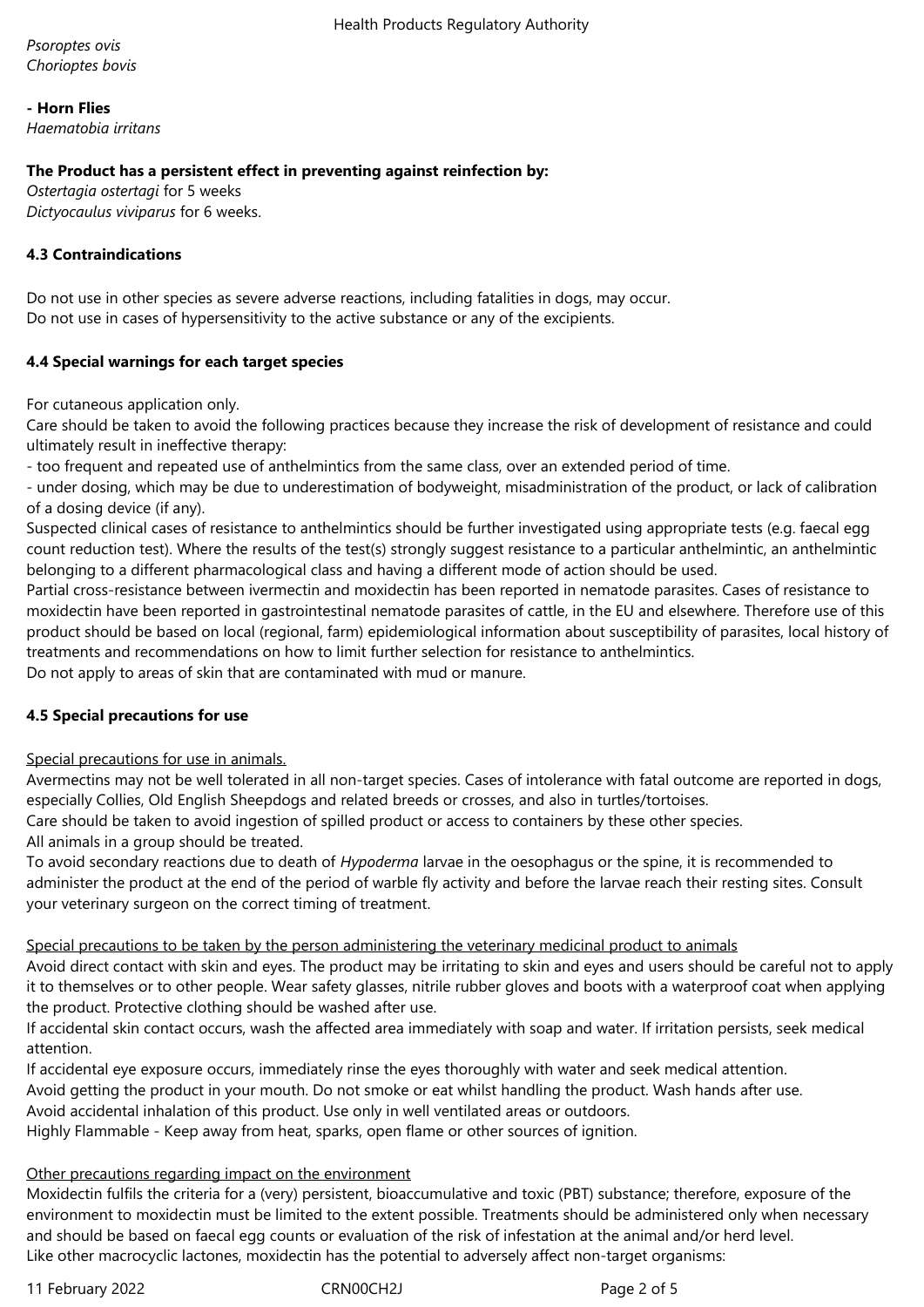#### Health Products Regulatory Authority

- Faeces containing moxidectin excreted onto pasture by treated animals may temporarily reduce the abundance of dung feeding organisms. Following treatment of cattle with the product, levels of moxidectin that are potentially toxic to dung fly species may be excreted over a period more than 2 weeks and may decrease dung fly abundance during that period. It has been established in laboratory tests that moxidectin may temporarily affect dung beetle reproduction; however, field studies indicate no-long term effects. Nevertheless, in case of repeated treatments with moxidectin (as with products of the same anthelmintic class) it is advisable not to treat animals every time on the same pasture to allow dung fauna populations to recover.
- Moxidectin is inherently toxic to aquatic organisms including fish. The product should be used only according to the label instructions. Based on the excretion profile of moxidectin when administered as the pour-on formulation, treated animals should not have access to watercourses during the first week after treatment.

# **4.6 Adverse reactions (frequency and seriousness)**

Reactions at the site of application may occur after application on extremely rare occasions.

The frequency of adverse reactions is defined using the following convention:

- very common (more than 1 in 10 animals treated displaying adverse reaction(s))
- common (more than 1 but less than 10 animals in 100 animals treated)
- uncommon (more than 1 but less than 10 animals in 1,000 animals treated)
- rare (more than 1 but less than 10 animals in 10,000 animals treated)
- very rare (less than 1 animal in 10,000 animals treated, including isolated reports).

#### **4.7 Use during pregnancy, lactation or lay**

Moxidectin has been shown to be safe in pregnant and lactating animals and breeding bulls.

# **4.8 Interaction with other medicinal products and other forms of interactions**

None known.

# **4.9 Amounts to be administered and administration route**

For pour-on use.

A single treatment of 500 μg/kg bodyweight equivalent to 1 ml per 10 kg bodyweight, applied topically along the mid-line of the back in a narrow strip between the withers and tailhead.

To ensure administration of a correct dose, bodyweight should be determined as accurately as possible; accuracy of the dosing device should be checked.

If animals are to be treated collectively rather than individually, they should be grouped according to their bodyweight and dosed accordingly, in order to avoid under- and over- dosing.

The timing for treatment should be based on epidemiological factors and should be customised for each individual farm. A dosing programme should be established by a veterinary professional.

#### **4.10 Overdose (symptoms, emergency procedures, antidotes), if necessary**

No symptoms of overdose have been observed with the product given at ten times the recommended dose. They are manifested as transient salivation, depression, drowsiness and ataxia. There is no specific antidote.

# **4.11 Withdrawal period(s)**

Cattle: Meat and offal - 14 days. Milk - 6 days (144 hours).

#### **5 PHARMACOLOGICAL or IMMUNOLOGICAL PROPERTIES**

Pharmacotherapeutic group: Endectocides, macrocyclic lactones, milbemycins. ATCvet Code: QP 54AB02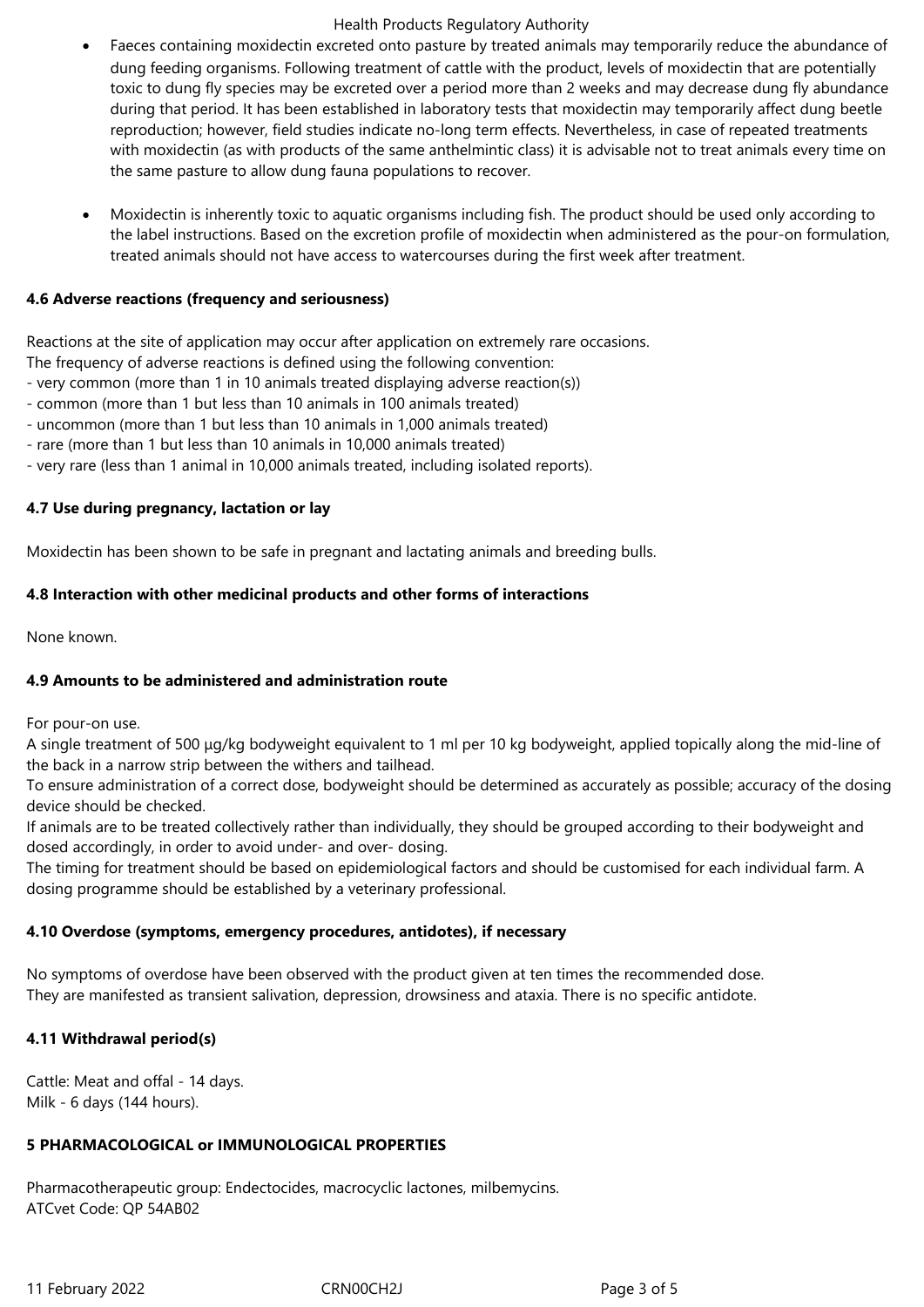## **5.1 Pharmacodynamic properties**

Moxidectin is a parasiticide active against a wide range of important internal and external parasites. It is a second generation macrocyclic lactone of the milbemycin family. Its principal mode of action is interference with the GABA (gamma amino butyric acid) receptors involved with neuromuscular transmission.

Moxidectin stimulates the release of GABA and increases its binding to the postsynaptic receptors. The net effect is to open the chloride channels on the postsynaptic junction to allow the inflow of chloride ions and induce an irreversible resting state. This results in flaccid paralysis and eventual death of parasites exposed to the drug.

# **5.2 Pharmacokinetic particulars**

Following pour-on application, the drug is distributed throughout the body tissues (except muscle) but due to its lipophilicity the concentrations in fat are 5-15 times those in other tissues.

Moxidectin undergoes partial biotransformation by hydroxylation in the body and the only significant route of excretion is the faeces, where the parent compound accounts for approximately 50%.

#### **5.3 Environmental properties**

Moxidectin fulfils the criteria for a (very) persistent, bioaccumulative and toxic (PBT) substance. In particular, in acute and chronic toxicity studies with algae, crustaceans and fish, moxidectin showed toxicity to these organisms, yielding the following endpoints:

| Organism                  |                                 | $EC_{50}$        | <b>NOEC</b>      |
|---------------------------|---------------------------------|------------------|------------------|
| Algae                     | S. capricornutum                | $>86.9 \mu g/l$  | $86.9 \mu g/l$   |
| Crustaceans (Water fleas) | Daphnia magna (acute)           | $0.0302 \mu g/l$ | $0.011 \mu g/l$  |
|                           | Daphnia magna (reproduction)    | $0.0031 \mu g/l$ | $0.010 \mu q/l$  |
| Fish                      | O. mykiss                       | $0.160 \mu g/l$  | Not determined   |
|                           | L. macrochirus                  | $0.620 \mu q/l$  | $0.52 \mu q/l$   |
|                           | P. promelas (early life stages) | Not applicable   | $0.0032 \mu q/l$ |
|                           | Cyprinus carpio                 | $0.11 \mu g/l$   | Not determined   |

 $EC_{50}$ : the concentration which results in 50% of the test species individuals being adversely affected, i.e. both mortality and sub-lethal effects.

NOEC: the concentration in the study at which no effects are observed.

This implies that when allowing moxidectin to enter water bodies, this may have a severe and lasting impact on aquatic life. To mitigate this risk, all precautions for use and disposal must be adhered to.

#### **6 PHARMACEUTICAL PARTICULARS**

Isopropyl Alcohol Polybutene PPG-2 Myristyl Ether Propionate Tertiary Butylhydroquinone (E319) Butylhydroxyanisole (E320) Citric Acid, Anhydrous Propylene Glycol Triglycerides, Medium-chain

# **6.1 List of excipients**

Isopropyl Alcohol Polybutene PPG-2 Myristyl Ether Propionate Tertiary Butylhydroquinone (E319) Butylhydroxyanisole (E320) Citric Acid, Anhydrous Propylene Glycol